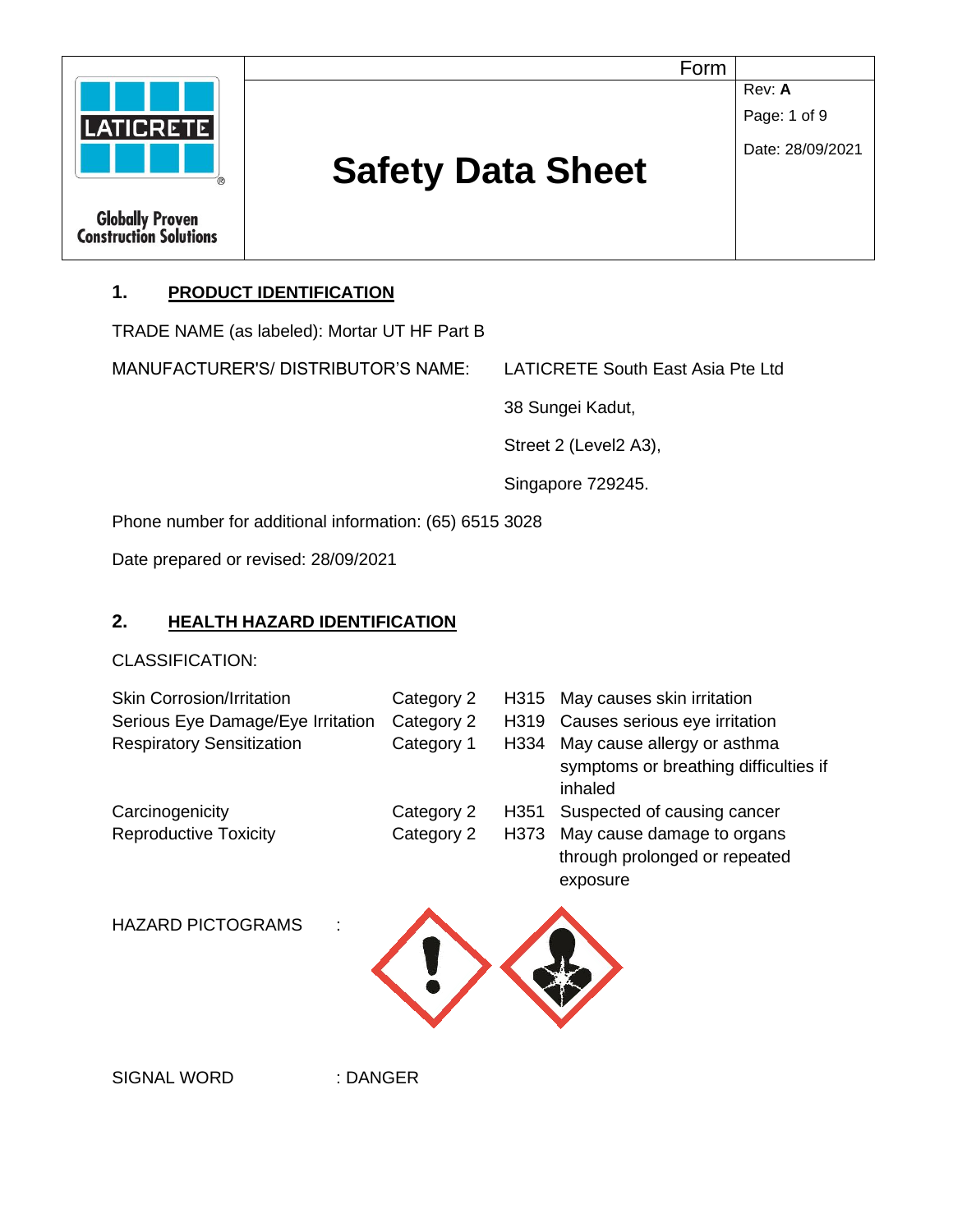|                                                         |                             |                                                                                | Form             |
|---------------------------------------------------------|-----------------------------|--------------------------------------------------------------------------------|------------------|
|                                                         |                             |                                                                                | Rev: A           |
| <b>LATICRETE</b>                                        |                             |                                                                                | Page: 2 of 9     |
|                                                         |                             |                                                                                | Date: 28/09/2021 |
|                                                         |                             | <b>Safety Data Sheet</b>                                                       |                  |
| <b>Globally Proven</b><br><b>Construction Solutions</b> |                             |                                                                                |                  |
| <b>HAZARD STATEMENTS</b>                                | : H332 Harmful if inhaled   |                                                                                |                  |
|                                                         | H315 Causes skin irritation |                                                                                |                  |
|                                                         |                             | H319 Causes serious eye irritation                                             |                  |
|                                                         |                             | H334 May cause allergy or asthma symptoms or breathing                         |                  |
|                                                         | difficulties if inhaled     |                                                                                |                  |
|                                                         |                             | H317 May cause allergic skin reaction<br>H335 May cause respiratory irritation |                  |
|                                                         |                             | H351 Suspected of causing cancer                                               |                  |
|                                                         |                             | H373 May cause damage to organs through prolonged or                           |                  |
|                                                         | repeated exposure           |                                                                                |                  |
| PRECAUTIONARY STATEMENTS                                |                             | : P260 Do not breathe dust/ fume/ gas/ mist/                                   |                  |
|                                                         |                             | vapors/ spray                                                                  |                  |
|                                                         |                             | P280 Wear protective gloves/ protective clothing/                              |                  |
|                                                         |                             | eye protection/ face protection.                                               |                  |
|                                                         |                             | P285 In case of inadequate ventilation wear                                    |                  |
|                                                         |                             | respiratory protection                                                         |                  |
|                                                         |                             | P302 + P352 IF ON SKIN: Wash with plenty of<br>soap and water                  |                  |
|                                                         |                             | P304 + P340 IF INHALED: Remove victim to fresh                                 |                  |
|                                                         |                             | air and keep at rest in a position comfortable for                             |                  |
|                                                         |                             | breathing                                                                      |                  |
|                                                         |                             | P305 + P351 + P338 IF IN EYES: Rinse cautiously                                |                  |
|                                                         |                             | with water for several minutes. Remove contact                                 |                  |
|                                                         |                             | lenses, if present and easy to do. Continue rinsing                            |                  |
|                                                         |                             | P309 + P311 IF exposed or if feel unwell: Call a                               |                  |
| 3.<br><b>COMPOSITION INGREDIENTS</b>                    |                             | POISON CENTRE or doctor/ physician                                             |                  |
| <b>CHEMICAL NAMES</b>                                   |                             | <b>CAS NUMBERS</b>                                                             | $\%$             |
| DIPHENYLMETHANE DISSOCYANATE,                           |                             | 9016-87-9                                                                      | 100              |
| <b>ISOMERS AND HOMOLOGUES</b>                           |                             |                                                                                |                  |
|                                                         |                             |                                                                                |                  |
| DIPHENYLMETHANE-4,4'-DI-ISOCYANATE                      |                             | 101-68-8                                                                       | 40-50            |
|                                                         |                             |                                                                                |                  |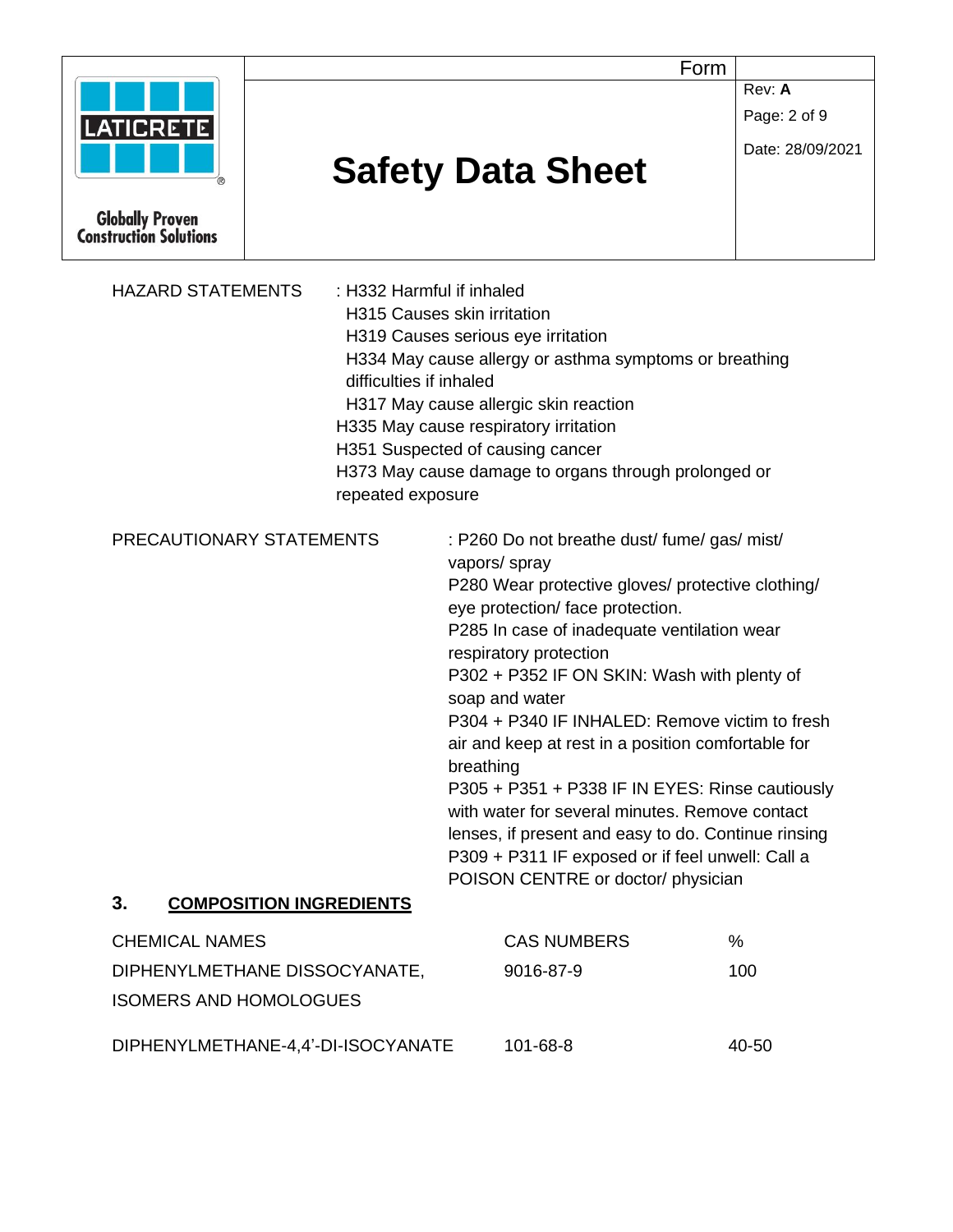|                                                         | Form                     |                                            |
|---------------------------------------------------------|--------------------------|--------------------------------------------|
| <b>LATICRETE</b>                                        | <b>Safety Data Sheet</b> | Rev: A<br>Page: 3 of 9<br>Date: 28/09/2021 |
| <b>Globally Proven</b><br><b>Construction Solutions</b> |                          |                                            |

## **4. FIRST AID: EMERGENCY PROCEDURES**

- General Advice : First Aid responders should pay attention to self-protection and use the recommended protective clothing (chemical resistant gloves, splash protection). If potential for exposure exists refer to Section 8 for specific personal protective equipment.
- Inhalation : Move person to fresh air. If not breathing, give artificial respiration; if by mouthto-mouth use rescuer protection (pocket mask, etc.). If breathing is difficult, oxygen should be administered by qualified personnel. Call a physician or transport to a medical facility.
- Skin Contact : Remove material from skin immediately by washing with soap and plenty of water. Remove contaminated clothing and shoes while washing. Seek medical attention if irritation persists. Wash clothing before reuse. An MDI skin decontamination study demonstrated that cleaning very soon after exposure is important and that a polyglycol-based skin cleaner or corn oil may be more effective than soap and water. Discard items which cannot be decontaminated, including leather articles such as shoes, belts, and watchbands. Suitable emergency safety shower facility should be available in work area.
- Eye Contact : Immediately flush eyes with water; remove contact lens, if present, after the first 5 minutes then continue flushing eyes for at least 15 minutes. Obtain medical attention without delay, preferably from an ophthalmologist. Suitable emergency eye wash facility should be immediately available.
- Ingestion : If swallowed, seek medical attention. Do not induce vomiting unless directed to do so by medical personnel.

#### **5. FIRE FIGHTING MEASURES**

Extinguishing Media : Water fog or fine spray. Dry chemical fire extinguishers, carbon dioxide fire extinguishers, foam. Do not use direct water stream. May spread fire. Alcohol resistant foams (ATC type) are preferred. General purpose synthetic foams (including AFFF) or protein foams may function but will be less effective.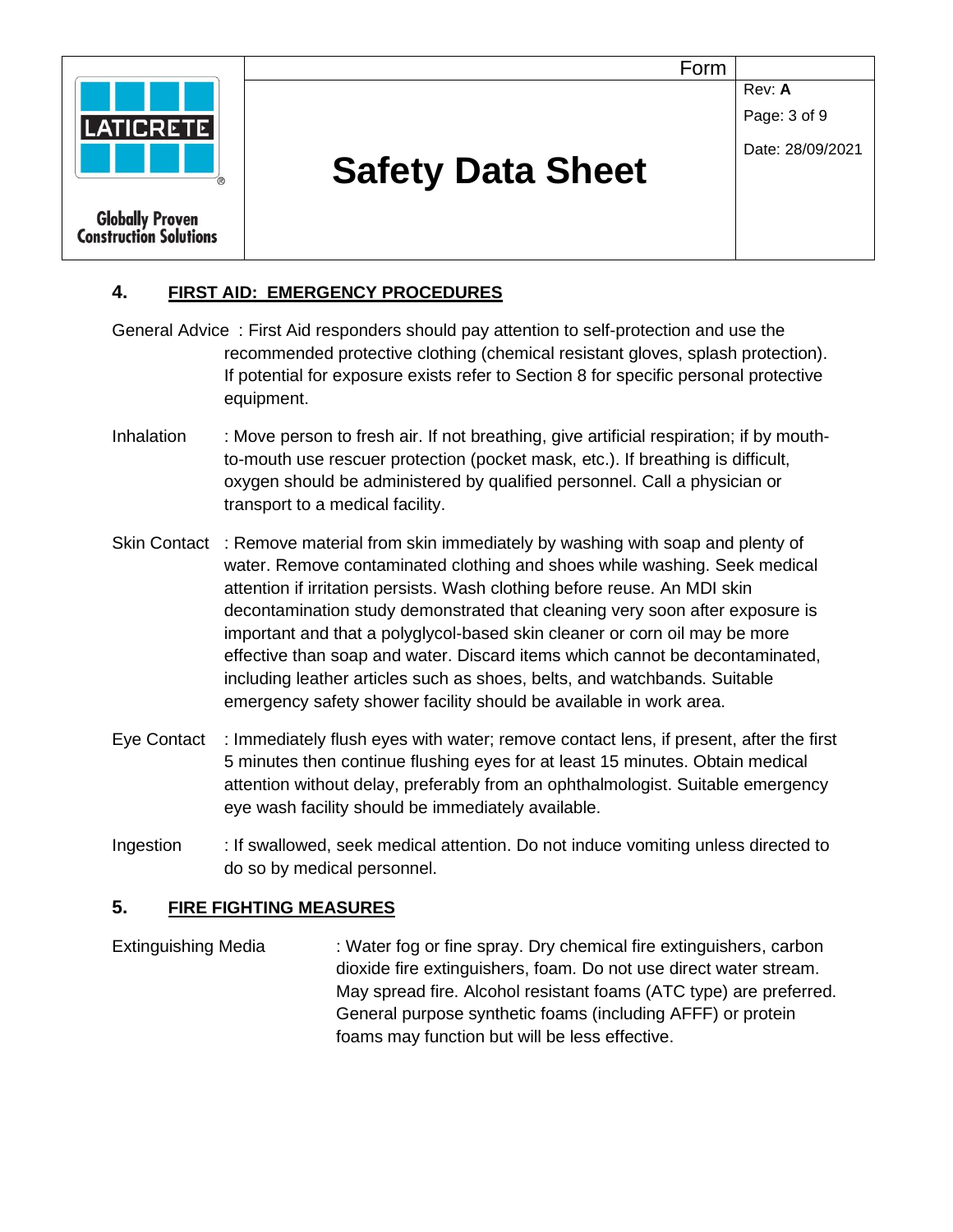|                                                         | Form                     |                  |  |
|---------------------------------------------------------|--------------------------|------------------|--|
|                                                         |                          | Rev: A           |  |
| <b>LATICRETE</b>                                        |                          | Page: 4 of 9     |  |
|                                                         |                          | Date: 28/09/2021 |  |
|                                                         | <b>Safety Data Sheet</b> |                  |  |
|                                                         |                          |                  |  |
| <b>Globally Proven</b><br><b>Construction Solutions</b> |                          |                  |  |
|                                                         |                          |                  |  |

Special Hazards arising from substance or mixture : Products reacts with water. Reaction may produce heat and/or gases. This reaction may be violent. Container may rupture from gas generation in a fire situation. Violent steam generation or eruption may occur upon application of direct water steam to hot liquids. Dense smoke is produced when product burns.

Fire Fighting Instruction : Keep people away. Isolate fire and deny unnecessary entry. Stay upwind. Keep out of low areas where gases (fumes) can accumulate. Water is not recommended but may be applied in large quantities as a fine spray when other extinguishing agents are not available. Do not use direct water stream. May spread fire. Fight fire from protected location or safe distance. Consider the use of unmanned hose holders or monitor nozzles. Immediately withdrawn all personnel from the area in case of rising sound from venting safety device or discoloration of the container. Move container from fire area if it is possible without hazard. Use water spray to cool fire-exposed containers and fire-affected zone until fire is out. Contain fire water run-off if possible. Fire water run-off, if not contained, may cause environment damage. Review the "Accidental Release Measures" and the "Ecological Information" sections of this (M)SDS.

#### **6. ACCIDENTAL RELEASE MEASURES**

| <b>Personal Precaution</b>      | : Isolate area. Keep unnecessary and unprotected personnel from<br>entering the area. Keep personnel out of low areas. Keep upwind<br>of spill. Spilled material may cause a slipping hazard. Ventilate<br>area of leak or spill. If available, use foam to smother or suppress.<br>Refer to Section 7, Handling, for additional precautionary<br>measures. See Section 10, for more specific information. Use<br>appropriate safety equipment. For additional information, refer to<br>Section 8, Exposure Controls and Personal Protection. |
|---------------------------------|-----------------------------------------------------------------------------------------------------------------------------------------------------------------------------------------------------------------------------------------------------------------------------------------------------------------------------------------------------------------------------------------------------------------------------------------------------------------------------------------------------------------------------------------------|
| <b>Environmental Precaution</b> | : Prevent from entering into soil, ditches, sewers, waterways                                                                                                                                                                                                                                                                                                                                                                                                                                                                                 |

and/or groundwater. See Section 12. Ecological Information.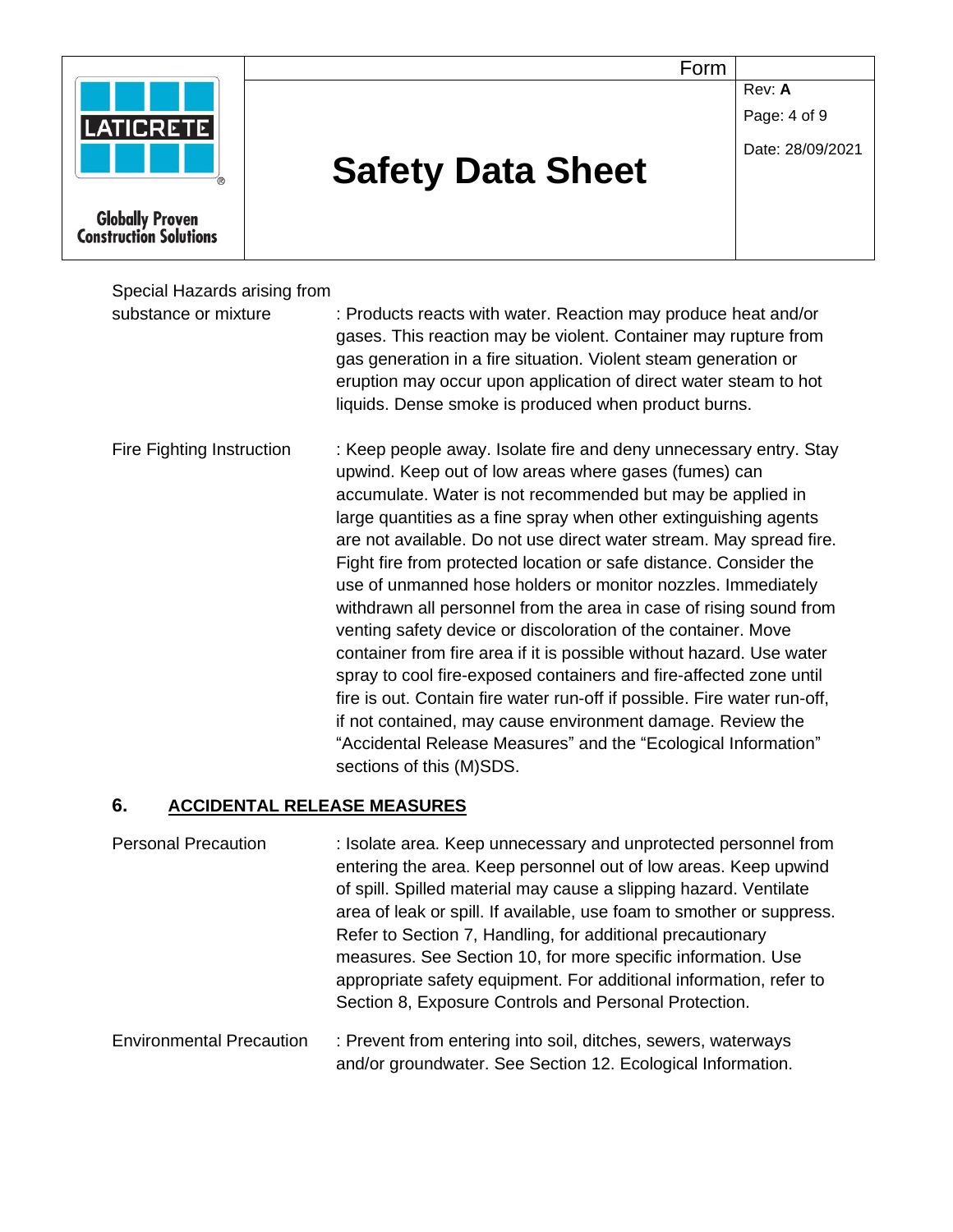|                                                         | Form                     |                        |
|---------------------------------------------------------|--------------------------|------------------------|
| <b>LATICRETE</b>                                        |                          | Rev: A<br>Page: 5 of 9 |
|                                                         | <b>Safety Data Sheet</b> | Date: 28/09/2021       |
| <b>Globally Proven</b><br><b>Construction Solutions</b> |                          |                        |

Methods for Cleaning Up : Contain spilled material if possible. Absorb with materials such as: Dirt, Vermiculite, Sand, Clay. Do NOT use absorbent materials such as: Cement powder (Note: may generate heat). Collect in suitable and properly labeled open containers. Do not place in sealed containers. Suitable containers include: Metal drums, Plastic drums, Polylined fiber pacs. Wash the spill site with large quantities of water. Attempt to neutralize by adding suitable decontaminant solution; Formulation 1: sodium carbonate 5-10%, liquid detergent 0.2-2% water to make up 100%, OR formulation 2; concentrated ammonia solution 3-8% liquid detergent, 0.2-2% water to make up to 100%. If ammonia is used, use good ventilation to prevent vapor exposure. Contact Dow for clean-up assistance. See Section 13, Disposal Considerations, for additional information.

#### **7. HANDLING AND STORAGE**

- Handling : Avoid breathing vapor. Avoid contact with eyes, skin, and clothing. Avoid prolonged or repeated contact with skin. Use with adequate ventilation. Wash thoroughly after handing. Keep container tightly closed. See Section 8, Exposure controls and personal protection. Spills of these organic materials on hot fibrous insulations may lead to lowering of the autoignition temperatures possibly resulting in spontaneous combustion.
- Storage : Store in a dry place. Protect from atmospheric moisture. Do not store product contaminated with water to prevent potential hazardous reaction. See Section 10 for more specific information.

Additional storage and handling information on this product may be obtained by calling your sales or customer service contact.

Shelf life : Use within 6 months

Storage temperature : 24-41°C

## **8. EXPOSURE CONTROLS AND PERSONAL PROTECTION**

Engineering Control : Use only with adequate ventilation. Provide general and/or local exhaust ventilation to control airborne levels below the exposure guidelines.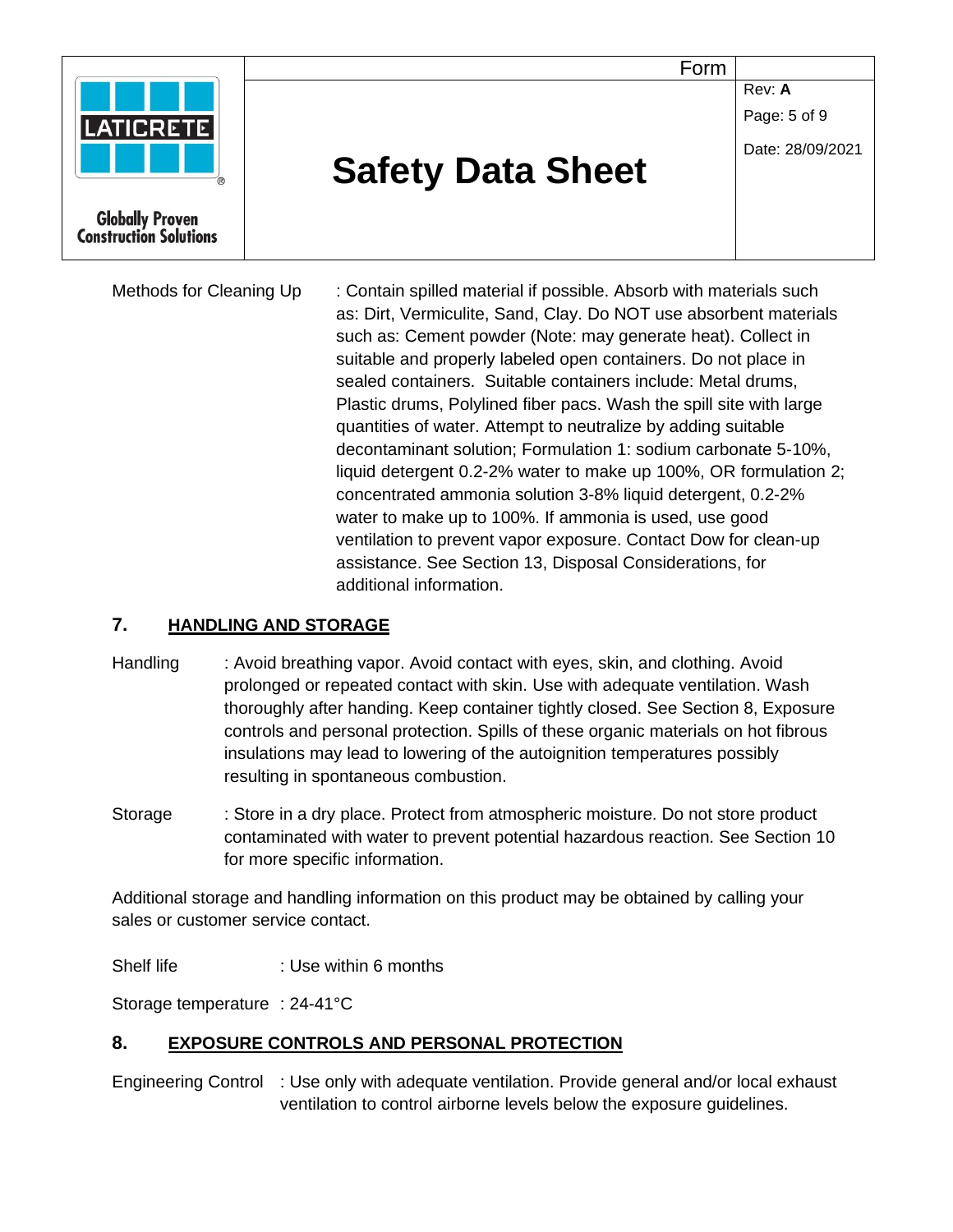

**Rev: A** 

Page: 6 of 9

Date: 28/09/2021



**Globally Proven Construction Solutions** 

# **Safety Data Sheet**

Exhaust systems should be designed to move the air away from the source of vapor/aerosol generation and people working at this point. The odor and irritancy of this material are inadequate to warn of excessive exposure. Local exhaust ventilation may be necessary for some operations.

Hygiene Measure : Use good personal hygiene. Do not consume or store food in work area. Wash hands before smoking or eating.

Respiratory Protection: Atmosphere levels should be maintained below the exposure guideline.

- Hand Protection : Use chemical resistance gloves classified under Standard EN374; The glove with protection class of 5 or higher.
- Eye /face Protection : Use chemical goggles. Chemical goggles should be consistent with EN 166 or equivalent.
- Skin Protection : Use protective clothing chemically resistant to this material. Selection of specific items such as face shield, boots, apron or full body suit will depend on the task.

## **9. PHYSICAL AND CHEMICAL PROPERTIES**

| Odour                     | : Musty                                                               |
|---------------------------|-----------------------------------------------------------------------|
| <b>Physical State</b>     | : Liquid                                                              |
| Color                     | : Brown                                                               |
| Flammability (solid, gas) | : Not applicable to liquids                                           |
| Boiling Point (760 mmHg)  | : Decomposes prior to boiling                                         |
| <b>Melting Point</b>      | : No applicable                                                       |
| <b>Flash Point</b>        | $:$ > 204 $^{\circ}$ C                                                |
|                           | Solubility in water (by weight) : Insoluble, reacts, evolution of CO2 |
| <b>Relative Density</b>   | : 1.24                                                                |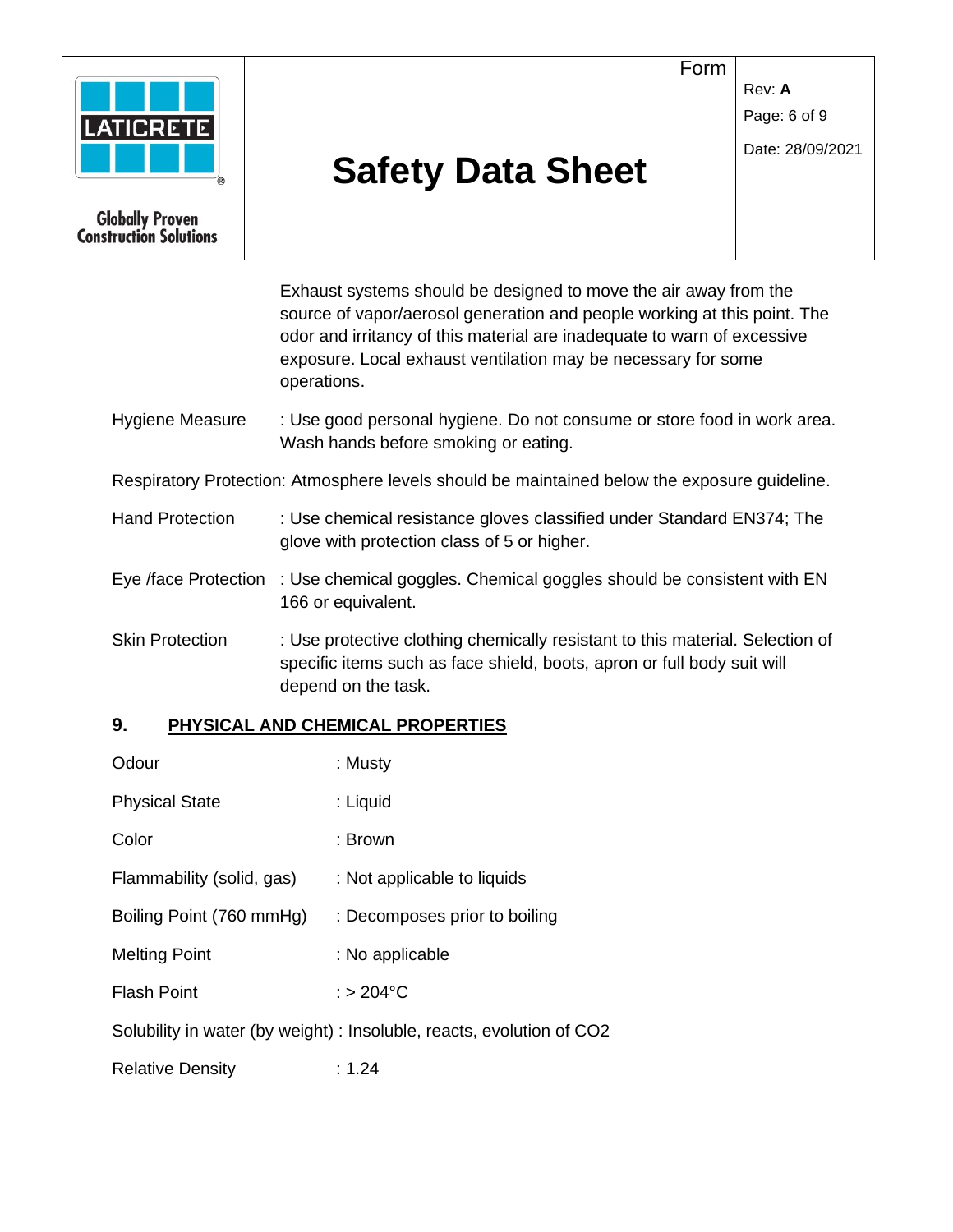| <b>LATICRETE</b>                                  | Form                     | Rev: A<br>Page: 7 of 9 |
|---------------------------------------------------|--------------------------|------------------------|
| R                                                 | <b>Safety Data Sheet</b> | Date: 28/09/2021       |
| <b>Globally Proven<br/>Construction Solutions</b> |                          |                        |

## **10. STABILITY AND REACTIVITY**

| Stability                            | : Stable under recommended storage conditions. See<br>Section 7, Storage.                                                                                                                                                                                                                                                                                    |
|--------------------------------------|--------------------------------------------------------------------------------------------------------------------------------------------------------------------------------------------------------------------------------------------------------------------------------------------------------------------------------------------------------------|
| Hazardous Polymerization             | : Elevated temperatures can cause hazardous<br>polymerization. Polymerization can be catalyzed by: Strong<br>bases, Water.                                                                                                                                                                                                                                   |
| Hazardous reactions                  | : Can occur.                                                                                                                                                                                                                                                                                                                                                 |
| 11.<br><b>TOXICOLOGY INFORMATION</b> |                                                                                                                                                                                                                                                                                                                                                              |
| Ingestion                            | : Low toxicity if swallowed. Small amounts swallowed incidentally<br>as a result of normal handling operations are not likely to cause<br>injury; however, swallowing larger amounts may cause injury.<br>Typical for this family of materials. LD50, Rat > 10,000mg/kg.                                                                                     |
| Dermal                               | : Prolonged skin contact is unlikely to result in absorption of<br>harmful amounts. Typical for this family of materials. LD50,<br>Rabbit > 2,000 mg/kg.                                                                                                                                                                                                     |
| Inhalation                           | : At room temperature, vapors are minimal due to low volatility.<br>Excessive exposure may cause irritation to upper respiratory tract<br>(nose and throat) and lungs. May cause pulmonary edema.                                                                                                                                                            |
| Skin corrosion/irritation            | : Prolonged contact may cause slight skin irritation with local<br>redness. May stain skin.                                                                                                                                                                                                                                                                  |
| Respiratory                          | : May cause allergic respiratory response. MDI concentrations<br>below the exposure guidelines may cause allergic respiratory<br>reactions in individuals already sensitized. Asthma-like symptoms<br>may include coughing, difficult breathing and a feeling of tightness<br>in the chest. Occasionally, breathing difficulties may be life<br>threatening. |
| <b>Development Toxicity</b>          | : In laboratory animals, MDI/polymeric MDI did not cause birth<br>defects; other fetal effects occurred only at high doses which were<br>toxic to the mother.                                                                                                                                                                                                |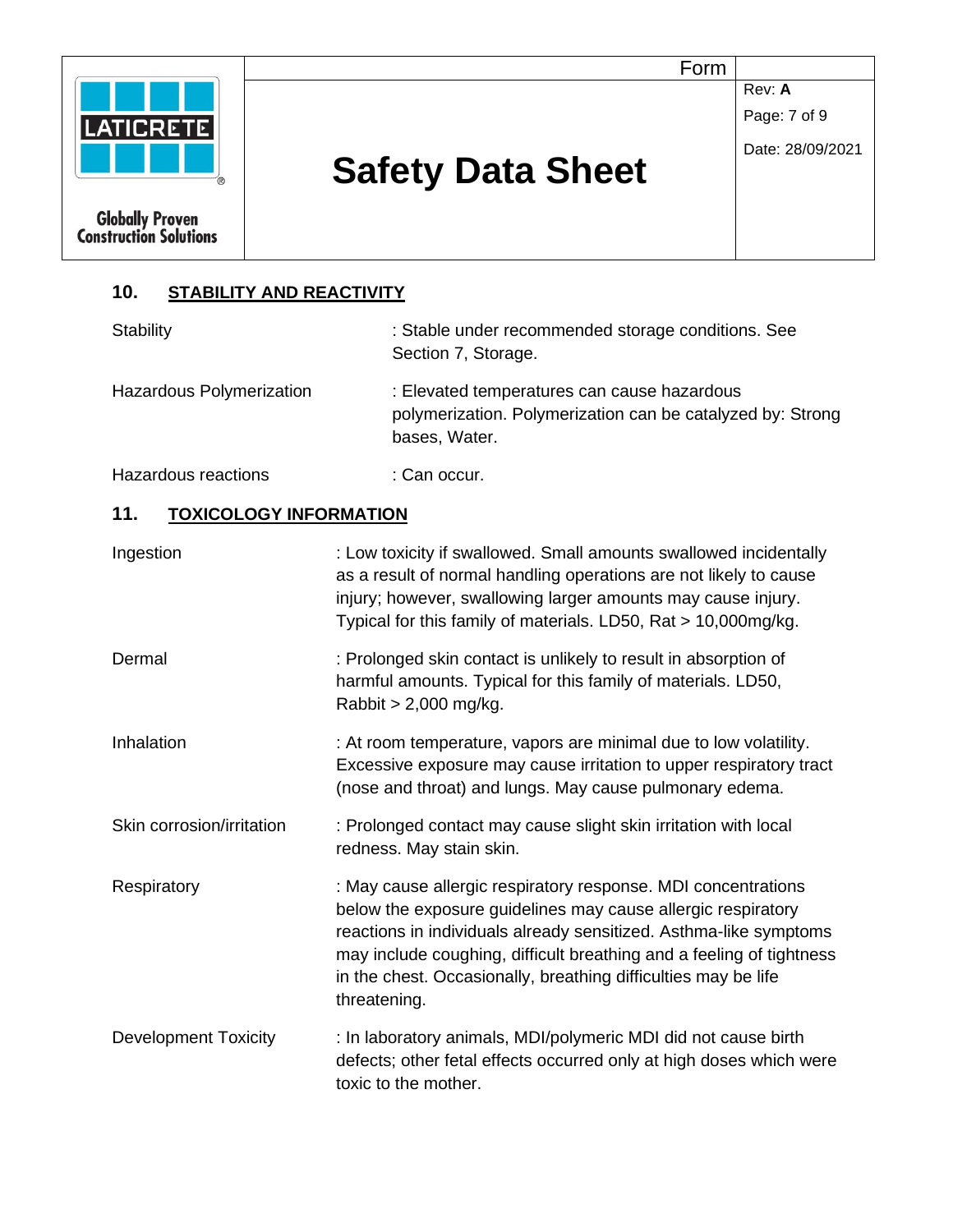

#### **12. ECOLOGICAL INFORMATION**

Toxicity : The measured ecotoxicity is that of the hydrolyzed product, generally under conditions maximizing production of soluble species. Material is not classified as dangerous to aquatic organisms (LC50/EC50/IC50/LL50/EL50 greater than 100 mg/L in most sensitive species).

#### **13. DISPOSAL CONSIDERATIONS**

Product : When being disposed of in its unused and uncontaminated state should be treated as a hazardous waste according to EC Directive 91/689/EEC. Any disposal practices must be in compliance with all national and provincial laws and any municipal or local by-laws governing hazardous waste. For used, contaminated and residual materials additional evaluations may be required. Do not dump into any sewers, on the ground, or into any body of water. Incineration under approved, controlled conditions using incinerators suitable or designed for the disposal of hazardous chemical waste, is the preferred method for disposal. Small quantities of waste may be pretreated for example with polyol, to neutralize prior to disposal.

Contaminated Packaging : Empty drums should be decontaminated (See Section 6) and either punctured and scrapped or given to an approved drum reconditioner.

#### **14. TRANSPORT INFORMATION**

| <b>ARD/RID Shipping Data</b>   | : Not regulated (Not dangerous for transport)      |
|--------------------------------|----------------------------------------------------|
| <b>IMO Shipping Data</b>       | : Keep from freezing (Not dangerous for transport) |
| <b>ICAO/IATA Shipping Data</b> | : Keep from freezing (Not dangerous for transport) |
| <b>ROAD &amp; RAIL</b>         | : Not regulated                                    |
| <b>OCEAN</b>                   | : Not regulated                                    |
| <b>AIR</b>                     | : Not regulated                                    |